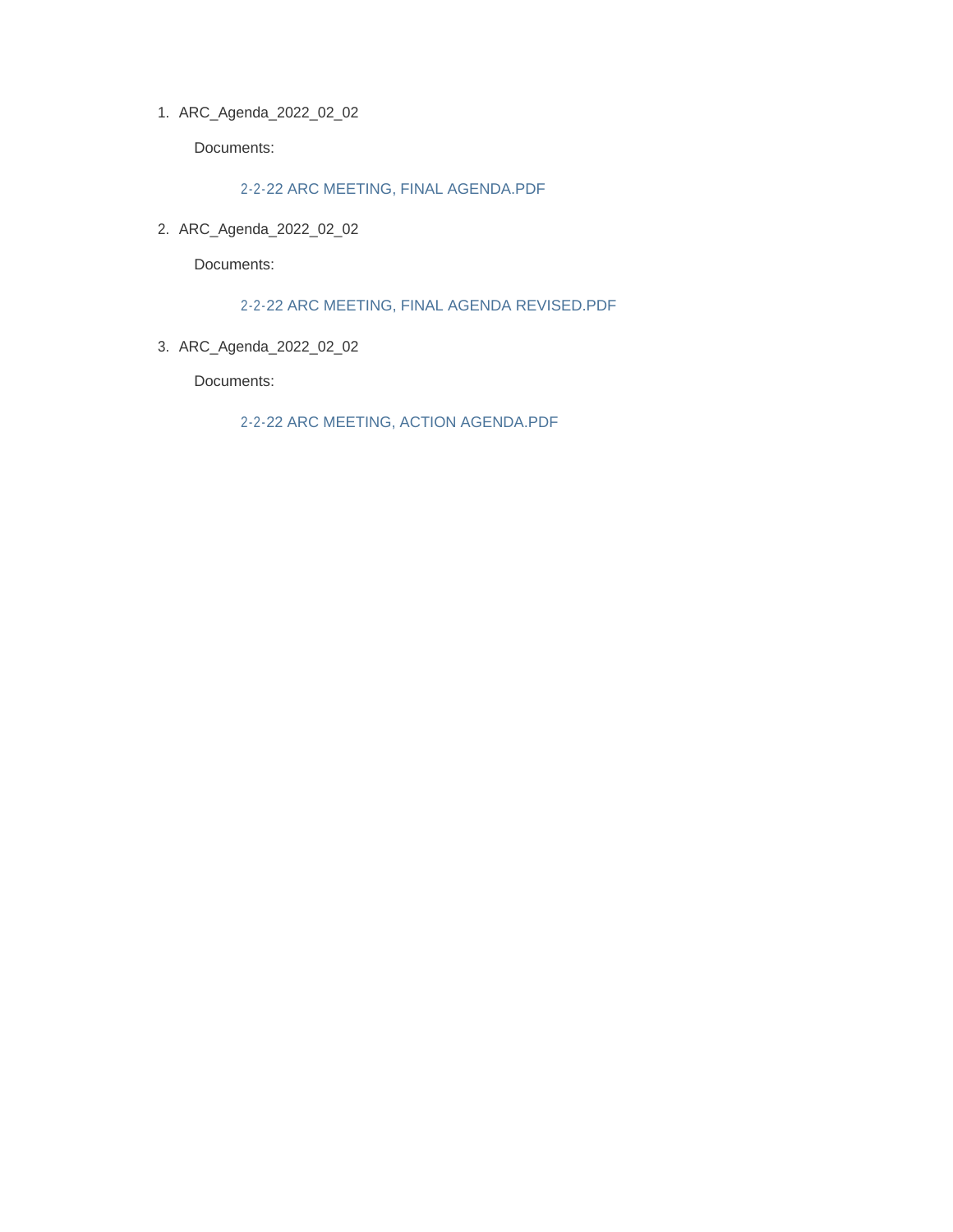# **ARCHITECTURAL REVIEW COMMITTEE FINAL AGENDA Regular Meeting**

## **Wednesday, February 2, 2022 7:00 pm Zoom Virtual Meeting Webinar ID: 846 0372 5052 Password: 5768541**

Please click the link below to join the webinar: <https://greenwichct.zoom.us/j/84603725052?pwd=bVpDelhRSHNEYWc3NnJiWmM3RUdDQT09>

Or iPhone one-tap: US: +16465189805,,84603725052#,,1#,5768541# or 8335480276,,84603725052#,,1#,5768541# (Toll Free)

Or Telephone: Dial(for higher quality, dial a number based on your current location): US: +1 646 518 9805 or 833 548 0276 (Toll Free) or 833 548 0282 (Toll Free) or 877 853 5257 (Toll Free) or 888 475 4499 (Toll Free)

### **I. Exterior Alteration reviews:**

- 1. **Greenwich High School, 10 Hillside Road, Application PLPZ202100491,** for Exterior Alteration review **for construction of new secure entry hall to be appended to existing main entry, and associated regrading and resetting of pavers** at a property located at 10 Hillside Road in the RA-1 and R-20 zones. *Last reviewed at the 1-19-22 meeting. P+Z directed applicant to return to ARC. Applicant will submit updated information by meeting night.*  **View 1-19-22 plans [here.](https://www.greenwichct.gov/DocumentCenter/View/27835/ARC_andPZ-presentation-1-19-22-GHS-security-entrance)**
- 2. **Taco Bell, 1371 East Putnam Avenue, Applications PLPZ202100442 and 443** for Sign/Awning and Exterior Alteration review **for new eifs finish, fencing, updates to menu board and drive-thru canopy, landscaping, lighting, and face and freestanding signage updates** at a property located at 1371 East Putnam Avenue in the LB zone. *Last reviewed at the 12-1-21 meeting at which members Hein, Meniconi, Boldt, Cohen, Contadino, Krueger, and Pugliese were present.* **View previous iteration of plans [here.](https://www.greenwichct.gov/DocumentCenter/View/25970/TB-1371-EPA-UPDATED-plans-PLPZ202100442-and-443) View updated plans [here](https://www.greenwichct.gov/DocumentCenter/View/27831/Taco-Bell-PLPZ202100442-and-443-27-Jan-2022-Combined-set-) and photos [here.](https://www.greenwichct.gov/DocumentCenter/View/27832/Taco-Bell-PLPZ202100442-and-443-night-photos-12-20-2021)**

#### **II. Committee Business:**

1. Any Business.

*The Town complies with all applicable federal and state laws regarding non-discrimination, equal opportunity, affirmative action, and providing reasonable accommodations for persons with disabilities. If you require an accommodation to participate, please contact the Commissioner of Human Services at 203-622-3800 or [demetria.nelson@greenwichct.org](mailto:demetria.nelson@greenwichct.org) as soon as possible in advance of the event.*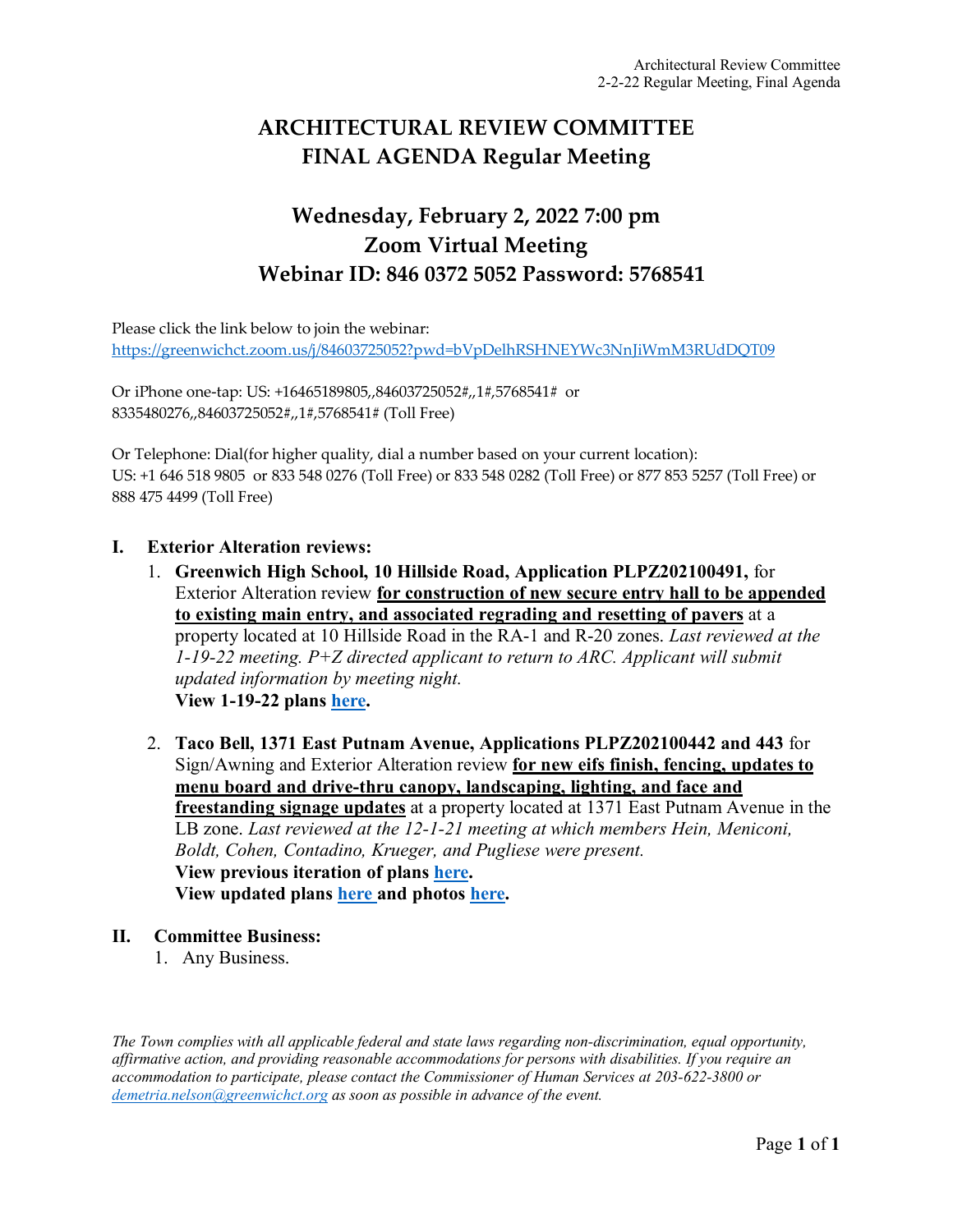## **ARCHITECTURAL REVIEW COMMITTEE FINAL AGENDA revised Regular Meeting**

## **Wednesday, February 2, 2022 7:00 pm Zoom Virtual Meeting Webinar ID: 846 0372 5052 Password: 5768541**

Please click the link below to join the webinar: <https://greenwichct.zoom.us/j/84603725052?pwd=bVpDelhRSHNEYWc3NnJiWmM3RUdDQT09>

Or iPhone one-tap: US: +16465189805,,84603725052#,,1#,5768541# or 8335480276,,84603725052#,,1#,5768541# (Toll Free)

Or Telephone: Dial(for higher quality, dial a number based on your current location): US: +1 646 518 9805 or 833 548 0276 (Toll Free) or 833 548 0282 (Toll Free) or 877 853 5257 (Toll Free) or 888 475 4499 (Toll Free)

#### **I. Exterior Alteration reviews:**

- 1. **Greenwich High School, 10 Hillside Road, Application PLPZ202100491,** for Exterior Alteration review **for construction of new secure entry hall to be appended to existing main entry, and associated regrading and resetting of pavers** at a property located at 10 Hillside Road in the RA-1 and R-20 zones. *Last reviewed at the 1-19-22 meeting. P+Z directed applicant to return to ARC. Applicant will submit updated information by meeting night.*  **View 1-19-22 plans [here](https://www.greenwichct.gov/DocumentCenter/View/27835/ARC_andPZ-presentation-1-19-22-GHS-security-entrance).**
- 2. **Sutton Land LLC, 21 Glenville St.; Application PLPZ202100576** for Exterior Alteration review **for installation of a transformer screened with landscaping** at a property located at 21 Glenville Street in the LBR-2 and RA-1 zone. **View application [here](https://www.greenwichct.gov/DocumentCenter/View/27880/21-Glenville-St-transformer-application).**
- 3. **Taco Bell, 1371 East Putnam Avenue, Applications PLPZ202100442 and 443** for Sign/Awning and Exterior Alteration review **for new eifs finish, fencing, updates to menu board and drive-thru canopy, landscaping, lighting, and face and freestanding signage updates** at a property located at 1371 East Putnam Avenue in the LB zone. *Last reviewed at the 12-1-21 meeting at which members Hein, Meniconi, Boldt, Cohen, Contadino, Krueger, and Pugliese were present.* **View previous iteration of plans [here](https://www.greenwichct.gov/DocumentCenter/View/25970/TB-1371-EPA-UPDATED-plans-PLPZ202100442-and-443). View updated plans [here and photos](https://www.greenwichct.gov/DocumentCenter/View/27831/Taco-Bell-PLPZ202100442-and-443-27-Jan-2022-Combined-set-) [here.](https://www.greenwichct.gov/DocumentCenter/View/27832/Taco-Bell-PLPZ202100442-and-443-night-photos-12-20-2021)**

#### **II. Committee Business:**

1. Any Business.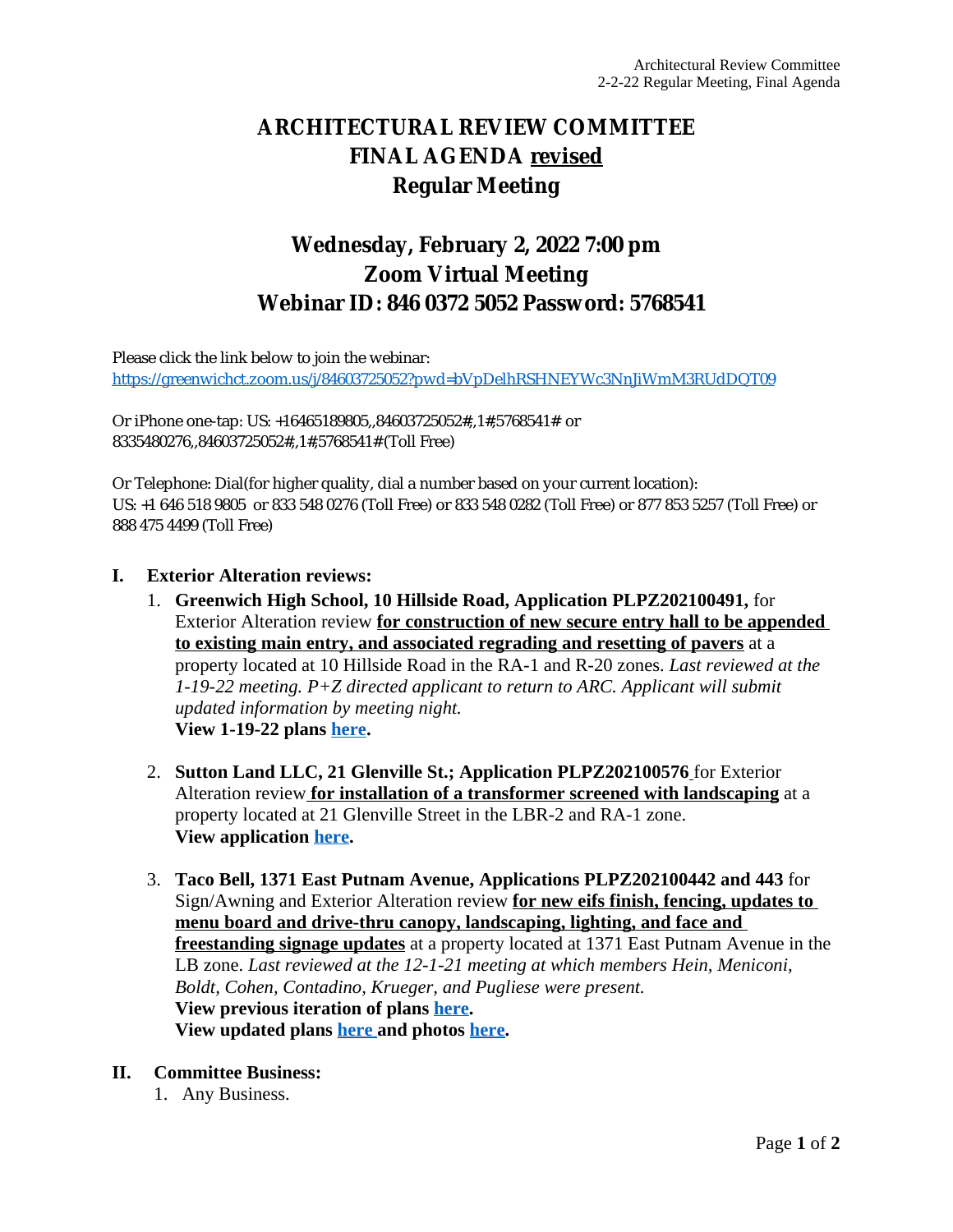*The Town complies with all applicable federal and state laws regarding non-discrimination, equal opportunity, affirmative action, and providing reasonable accommodations for persons with disabilities. If you require an accommodation to participate, please contact the Commissioner of Human Services at 203-622-3800 or [demetria.nelson@greenwichct.org](mailto:demetria.nelson@greenwichct.org) as soon as possible in advance of the event.*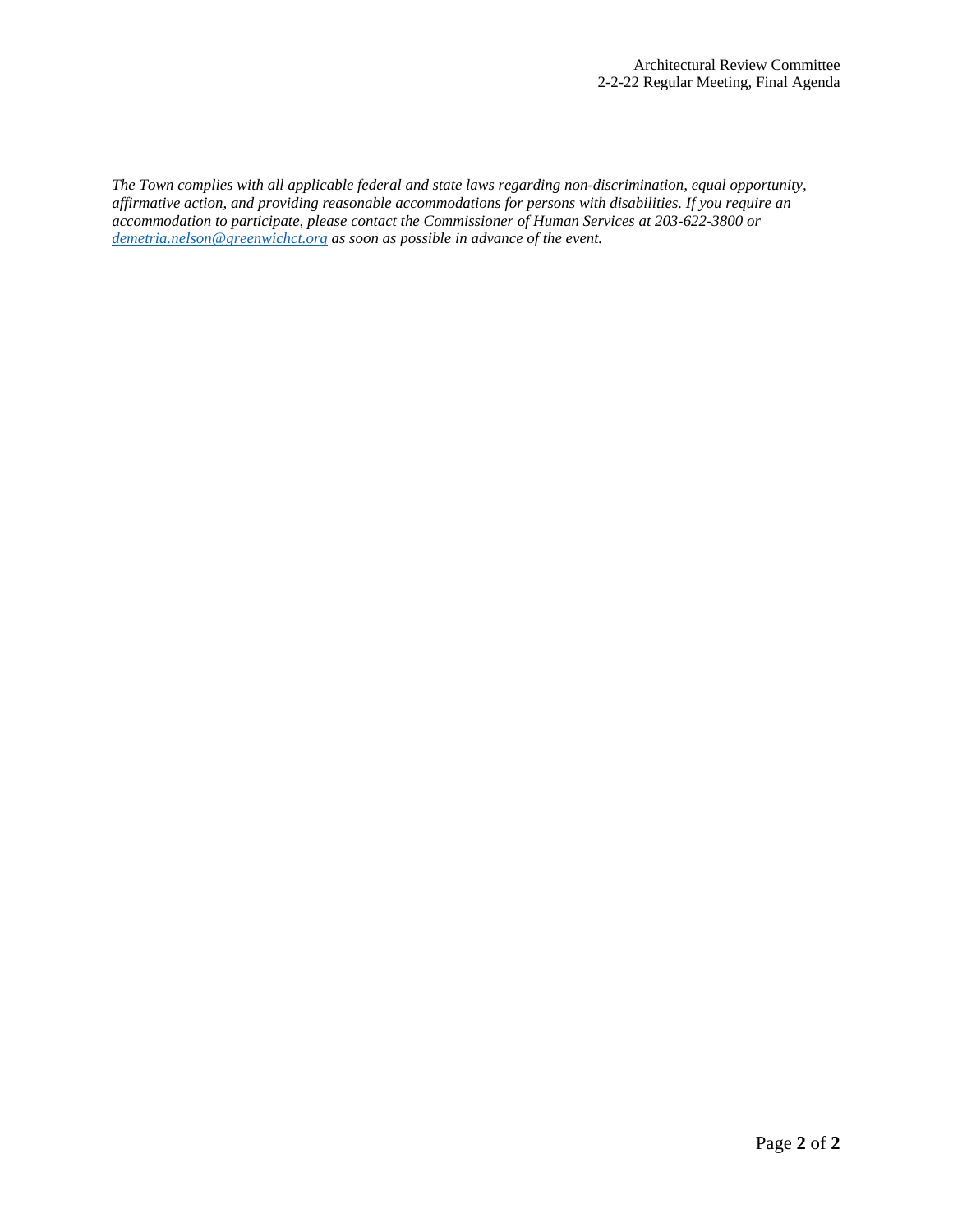# **ARCHITECTURAL REVIEW COMMITTEE ACTION AGENDA Regular Meeting**

# **Wednesday, February 2, 2022 7:00 pm – 9:50 pm Zoom Virtual Meeting Webinar ID: 846 0372 5052 Password: 5768541**

**Members Present:** Richard Hein (left at 8pm), Chairperson; John Conte, Vice Chairperson; Graziano Meniconi, Secretary; Louis Contadino; Katherine LoBalbo; and Leander Krueger

**Staff Present:** Marisa Anastasio, Senior Planner; and Bianca Dygert, Planner II

### **I. Exterior Alteration reviews:**

1. **Greenwich High School, 10 Hillside Road, Application PLPZ202100491,** for Exterior Alteration review **for construction of new secure entry hall to be appended to existing main entry, and associated regrading and resetting of pavers** at a property located at 10 Hillside Road in the RA-1 and R-20 zones. *Last reviewed at the 1-19-22 meeting. P+Z directed applicant to return to ARC.* 

Decision Status: **Return for landscaping review and lighting plan, Electronic return for architecture**

Motion: Conte Second: Meniconi Vote: 3-1-1 (yea - Conte, Meniconi, Krueger, no – LoBalbo, abstained – Contadino)

**The applicant to submit updated plans to address the following:**

- **i) Applicant will return to a meeting with a complete landscaping plan. Applicant to work with BOE to present a lighting plan.**
- **ii) The following will be addressed via electronic submittal:**
	- **(1) Fascia at corner to be rectified (rendering makes it look like it's a separate piece, when it should look seamless instead);**
	- **(2) Fascia band at top of structure to be reviewed – ARC recommends making it narrower;**
	- **(3) Detail at curtain wall and rafter tail to be rectified;**
	- **(4) Mullions should not be stark white – applicant to provide color choices;**
	- **(5) Final colors to be provided;**
	- **(6) Provide sample board to P+Z office.**

Page **1** of **2**

*The Town complies with all applicable federal and state laws regarding non-discrimination, equal opportunity, affirmative action, and providing reasonable accommodations for persons with disabilities. If you require an accommodation to participate, please contact the Commissioner of Human Services at 203-622-3800 or [demetria.nelson@greenwichct.org](mailto:demetria.nelson@greenwichct.org) as soon as possible in advance of the event*